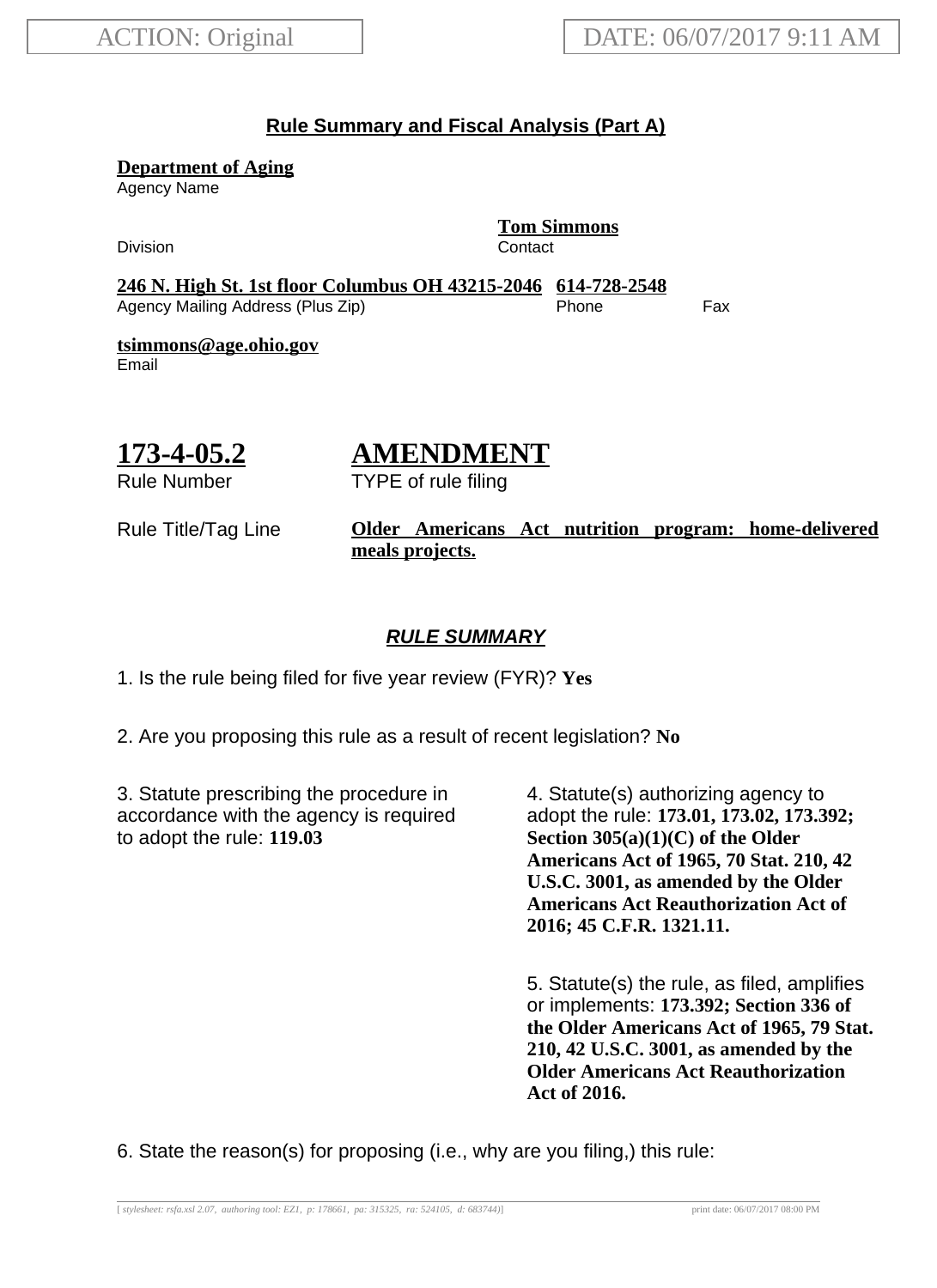ORC§106.03 requires each agency to review each rule no less often than once every five years.

7. If the rule is an AMENDMENT, then summarize the changes and the content of the proposed rule; If the rule type is RESCISSION, NEW or NO CHANGE, then summarize the content of the rule:

OVERVIEW (i.e, SUMMARY OF CONTENT)

The rule regulates AAA-provider agreements for home-delivered meals when those meals are paid, in whole or in part, with Older Americans Act funds and delivered to older Ohioans in the state of Ohio.

The rule makes requirements unique to this rule in the following 4 categories:

1. DELIVERY REQUIREMENTS: The rule requires maintaining (A) adequate availability (i.e., business hours) and (B) delivering when the consumer or the consumer's caregiver is home.

2. EMERGENCY CLOSINGS: The rule requires written contingency procedures for emergency closings including timely notification to consumers and the distribution of information on how to stock an emergency food shelves or the distribution of shelf-stable food for an emergency food shelves.

3. QUALITY ASSURANCE: The rule requires stakeholder outreach and annual quality-improvement plans.

4. DELIVERY VERIFICATION: The federal Uniform Administrative Requirements, Costs Principles, and Audit Requirements, especially 45 CFR 75.403, require all costs incurred under the Older Americans Act Nutrition Program to be reasonable and to be documented. Therefore, AAA-provider agreements must require providers to verify deliveries either electronically or by receiving a handwritten signature, initials, stamp, or mark to attest to the delivery.

The rule also references the following two requirements: (1) requirements for every AAA-provider agreement paid, in whole or in part, with Older Americans Act funds (cf. OAC173-3-06) and (2) requirements for every AAA-provider agreement for a nutrition project. (cf. OAC173-4-05).

SPECIFIC AMENDMENTS (i.e., SUMMARY OF CHANGES)

After comprehensively reviewing the rule, ODA proposes to do the following:

1. DELIVERY REQUIREMENTS:

a. ODA proposes to retain the availability requirements in  $(B)(1)(a)(i)$  and (ii) to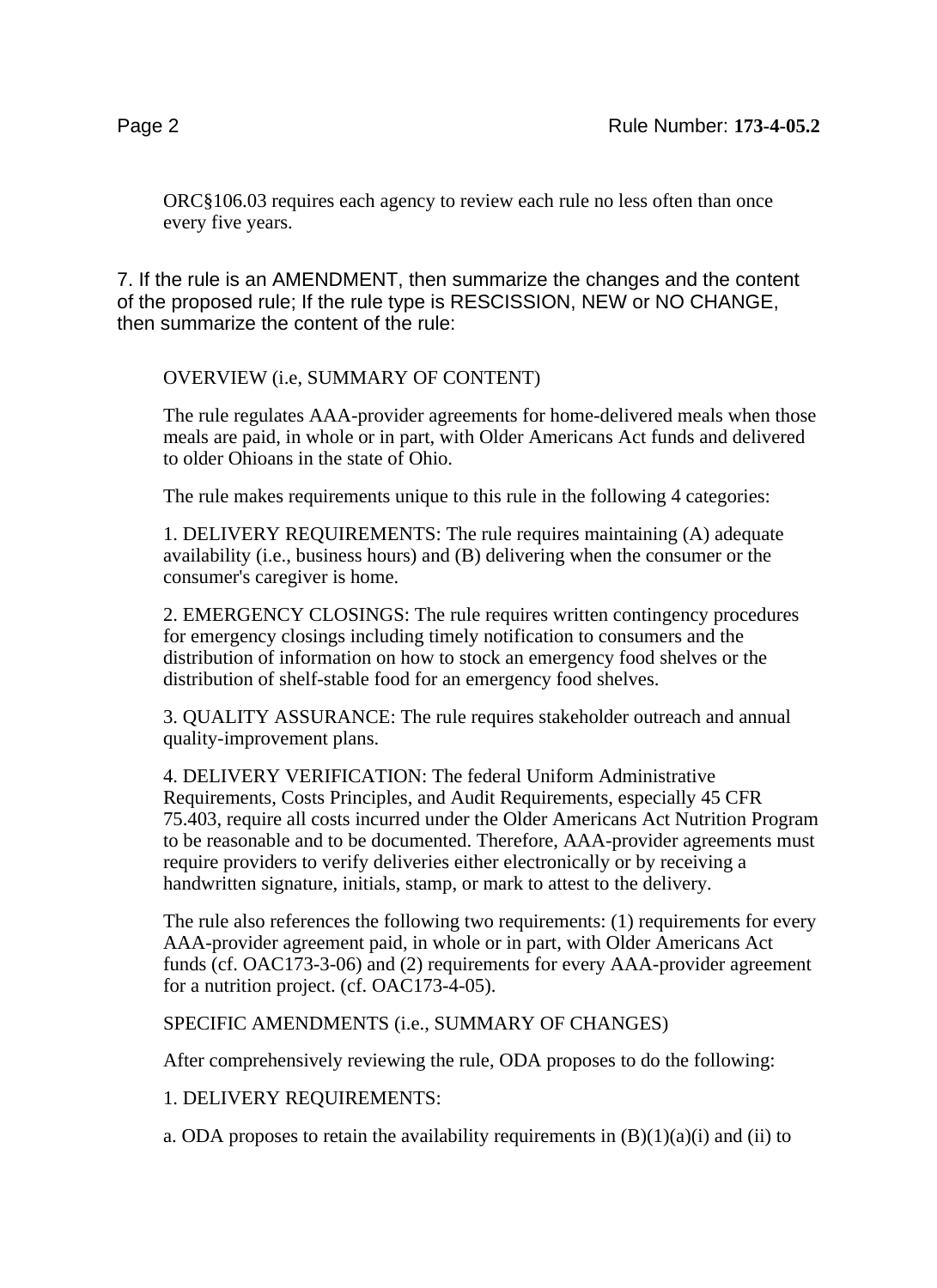comply with §336 of the Older Americans Act Reauthorization Act of 2016 (the Act).

b. ODA proposes to delete  $(B)(1)(a)(iii)$ , because ODA's amendment to  $(B)(2)$ would include the option afforded by  $(B)(1)(a)(iii)$  and ODA intends to delete duplicate requirements from rules.

c. In (B)(2), after "The provider shall only deliver meals to the consumer's home when the consumer or the consumer's caregiver is home," ODA proposes to insert a comma, then insert "unless otherwise authorized by the AAA." The new language will allow AAA-provider agreements to permit AAAs to authorize alternate delivery arrangements.

d. ODA proposes to delete  $(B)(3)$  because ODA's proposed new language for  $(E)(4)$ would include the protection presently afforded by (B)(3) and ODA intends to delete duplicate requirements from rules.

2. EMERGENCY CLOSINGS: ODA proposes to retain the current requirements for emergency closings without any amendments.

3. QUALITY ASSURANCE: ODA proposes to retain the current quality-assurance requirements without any amendments.

4. DELIVERY VERIFICATION: ODA proposes to replace (E) with new language having the following characteristics:

a. The language continues to require verifying every delivery to comply with 45 CFR 75.403.

b. The language expands the list of parties who may attest to a completed delivery from "consumers" to "consumers, consumers' caregivers, and delivery persons."

c. The language continues to allow identifiers of those attesting to delivery to include a variety of ways to identify: signatures, initials, stamps, marks, bar codes, passwords, and swipe cards.

d. The language continues to offer providers protection by prohibiting AAA-provider agreements from requiring providers to use a particular delivery-verification system, whether non-electronic, electronic, or a certain brand of electronic.

e. The language no longer mentions that providers need not obtain multiple verification for multi-meal deliveries, because it is redundant. The rule only requires verifying deliveries, not meals, so if a delivery has multiple meals in it, it would still only require a single verification. Deleting the language won't change create or eliminate any requirements for providers.

Please review the BIA for more information.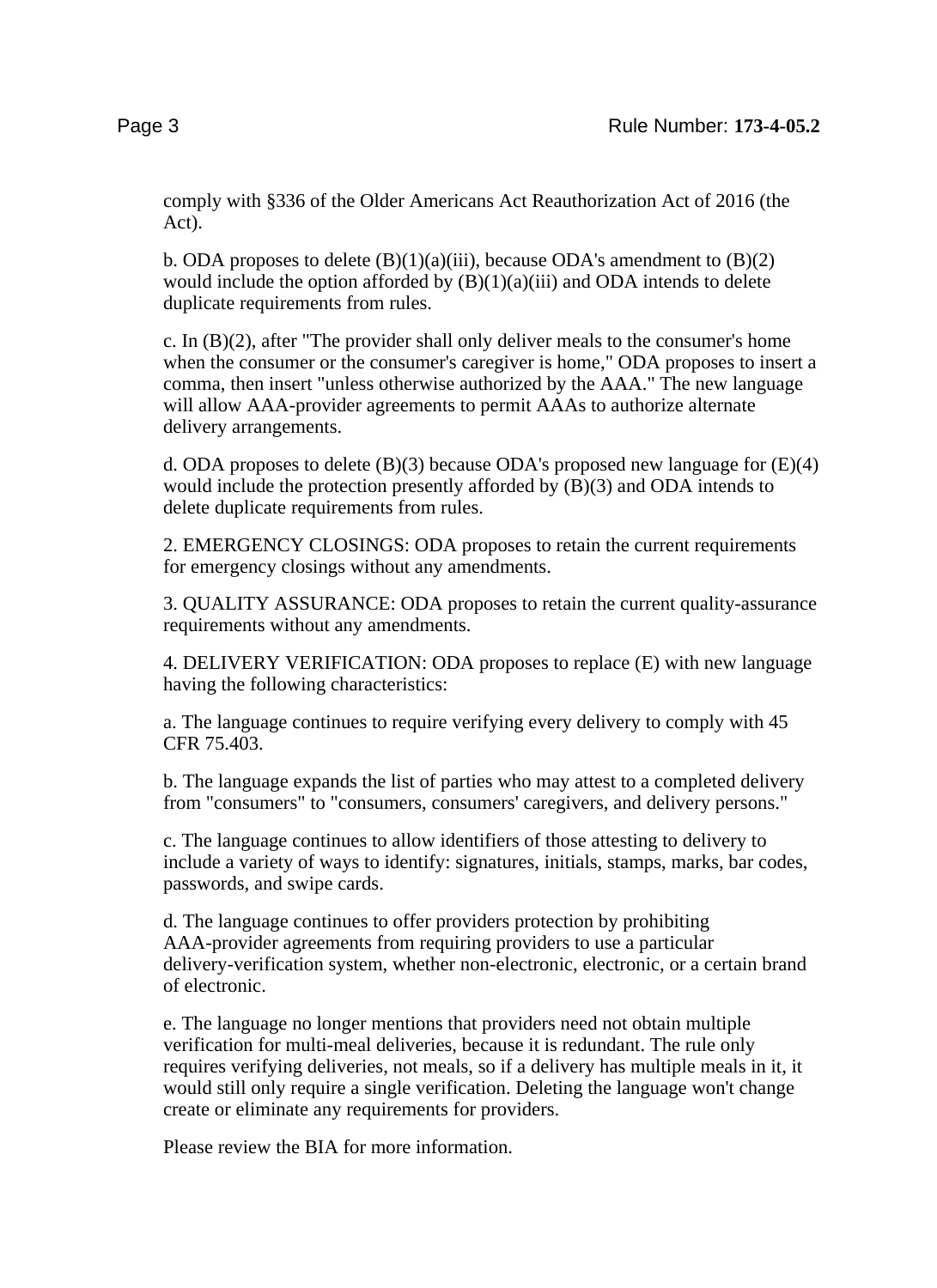8. If the rule incorporates a text or other material by reference and the agency claims the incorporation by reference is exempt from compliance with sections 121.71 to 121.74 of the Revised Code because the text or other material is **generally available** to persons who reasonably can be expected to be affected by the rule, provide an explanation of how the text or other material is generally available to those persons:

*This response left blank because filer specified online that the rule does not incorporate a text or other material by reference.*

9. If the rule incorporates a text or other material by reference, and it was **infeasible** for the agency to file the text or other material electronically, provide an explanation of why filing the text or other material electronically was infeasible:

*This response left blank because filer specified online that the rule does not incorporate a text or other material by reference.*

10. If the rule is being **rescinded** and incorporates a text or other material by reference, and it was **infeasible** for the agency to file the text or other material, provide an explanation of why filing the text or other material was infeasible:

*Not Applicable.*

11. If **revising** or **refiling** this rule, identify changes made from the previously filed version of this rule; if none, please state so. If applicable, indicate each specific paragraph of the rule that has been modified:

*Not Applicable.*

#### 12. Five Year Review (FYR) Date: **6/7/2017**

(If the rule is not exempt and you answered NO to question No. 1, provide the scheduled review date. If you answered YES to No. 1, the review date for this rule is the filing date.)

NOTE: If the rule is not exempt at the time of final filing, two dates are required: the current review date plus a date not to exceed 5 years from the effective date for Amended rules or a date not to exceed 5 years from the review date for No Change rules.

## **FISCAL ANALYSIS**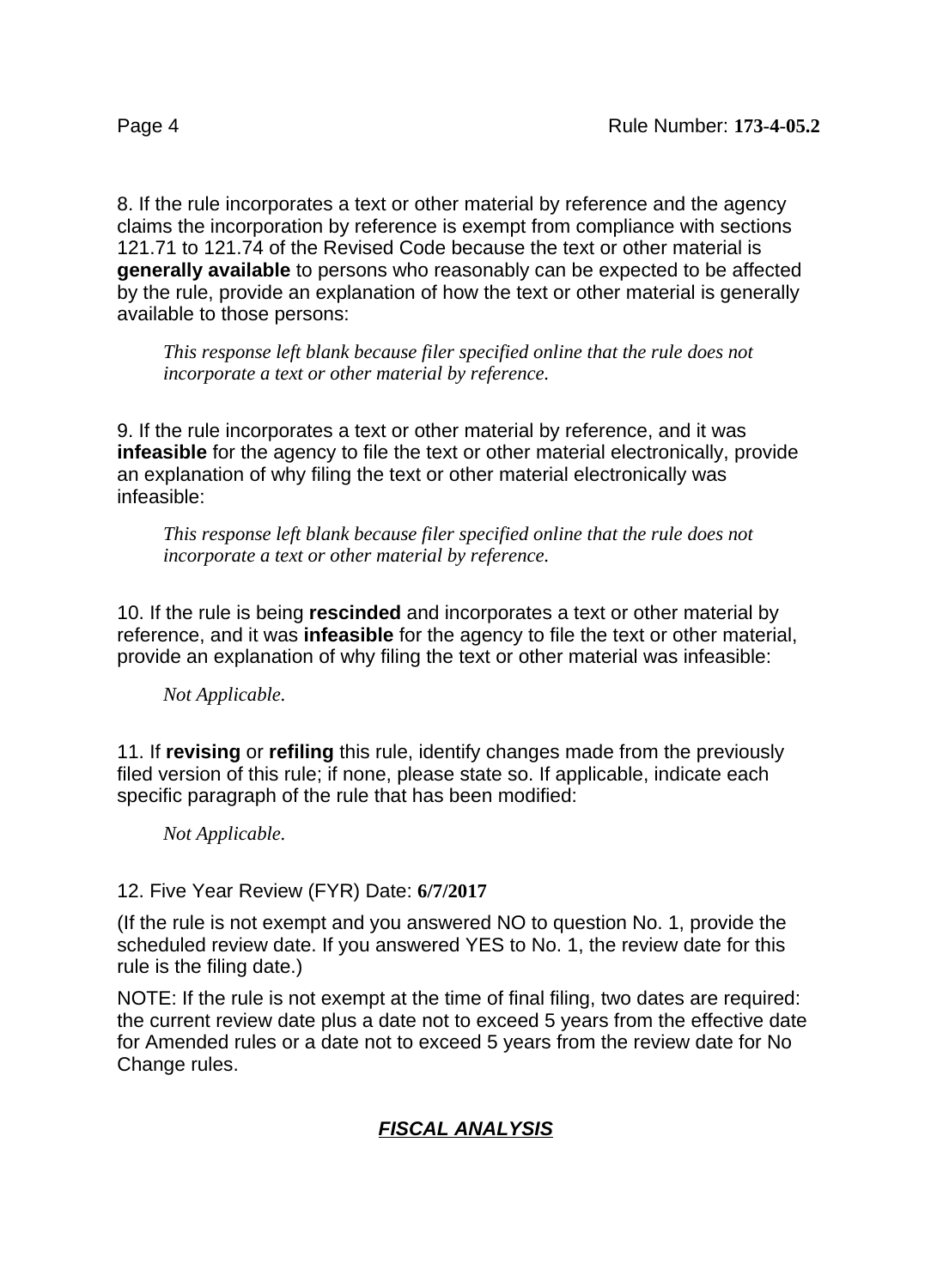13. Estimate the total amount by which this proposed rule would **increase / decrease** either **revenues / expenditures** for the agency during the current biennium (in dollars): Explain the net impact of the proposed changes to the budget of your agency/department.

This will have no impact on revenues or expenditures.

0.00

Adopting the proposed new rule to replace OAC173-4-04.1 (which ODA is simultaneously proposing to rescind) would not impact the biennial budget the Ohio General Assembly established for ODA.

14. Identify the appropriation (by line item etc.) that authorizes each expenditure necessitated by the proposed rule:

GRF-490-411 Senior Community Services.

3220-490-618 Federal Aging Grants.

3M40-490-612 Federal Independence Services.

15. Provide a summary of the estimated cost of compliance with the rule to all directly affected persons. When appropriate, please include the source for your information/estimated costs, e.g. industry, CFR, internal/agency:

According to comments received from certain providers, the proposed changes regarding (1) delivery requirements and (2) delivery-verification requirements are significant reductions in burden upon providers. Please review the BIA for detailed information.

16. Does this rule have a fiscal effect on school districts, counties, townships, or municipal corporations? **No**

17. Does this rule deal with environmental protection or contain a component dealing with environmental protection as defined in R. C. 121.39? **No**

## **S.B. 2 (129th General Assembly) Questions**

18. Has this rule been filed with the Common Sense Initiative Office pursuant to R.C. 121.82? **Yes**

19. Specific to this rule, answer the following: